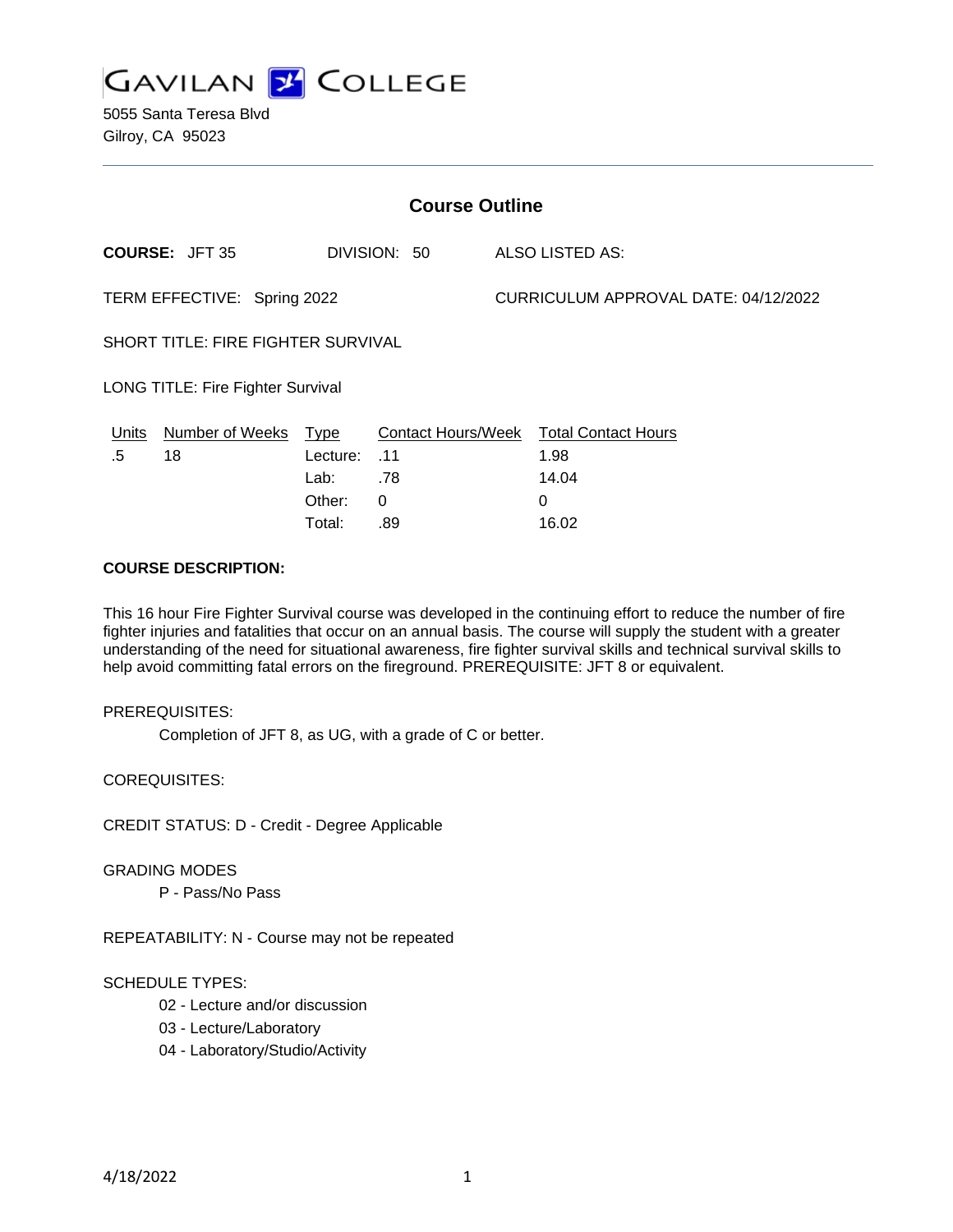## **STUDENT LEARNING OUTCOMES:**

By the end of this course, a student should:

1. Demonstrate, by using hoseline to exit the structure as a last resort to escape the heat, smoke and fire gasses.

2. Student will demonstrate proper use of a self-contained breathing apparatus and size-up, enter, search, and locate, while maintaining room/building orientation.

### **COURSE OBJECTIVES:**

By the end of this course, a student should:

1. Student will gain the skills and identify with fire fighter survival and situational awareness in emergency situations.

# **CONTENT, STUDENT PERFORMANCE OBJECTIVES, OUT-OF-CLASS ASSIGNMENTS**

Curriculum Approval Date: 04/12/2022

# **LECTURE CONTENT:**

- I. Developing a Survival Attitude (2 Hours)
- A. Safety and Survival, Creating the Culture
- B. Attitude
- 1. Developing the Right Attitude
- 2. Learning and Attitude
- C. U.S. Government Involvement to Reduce Fire Fighter Injuries and Fatalities
- D. 2008 Firefighter Fatalities in the United States (USFA/FEMA)
- 1. Lost or disoriented
- 2. Caught or trapped
- E. Dedication toward Health and Wellness
- F. Focused on Training and Gaining Knowledge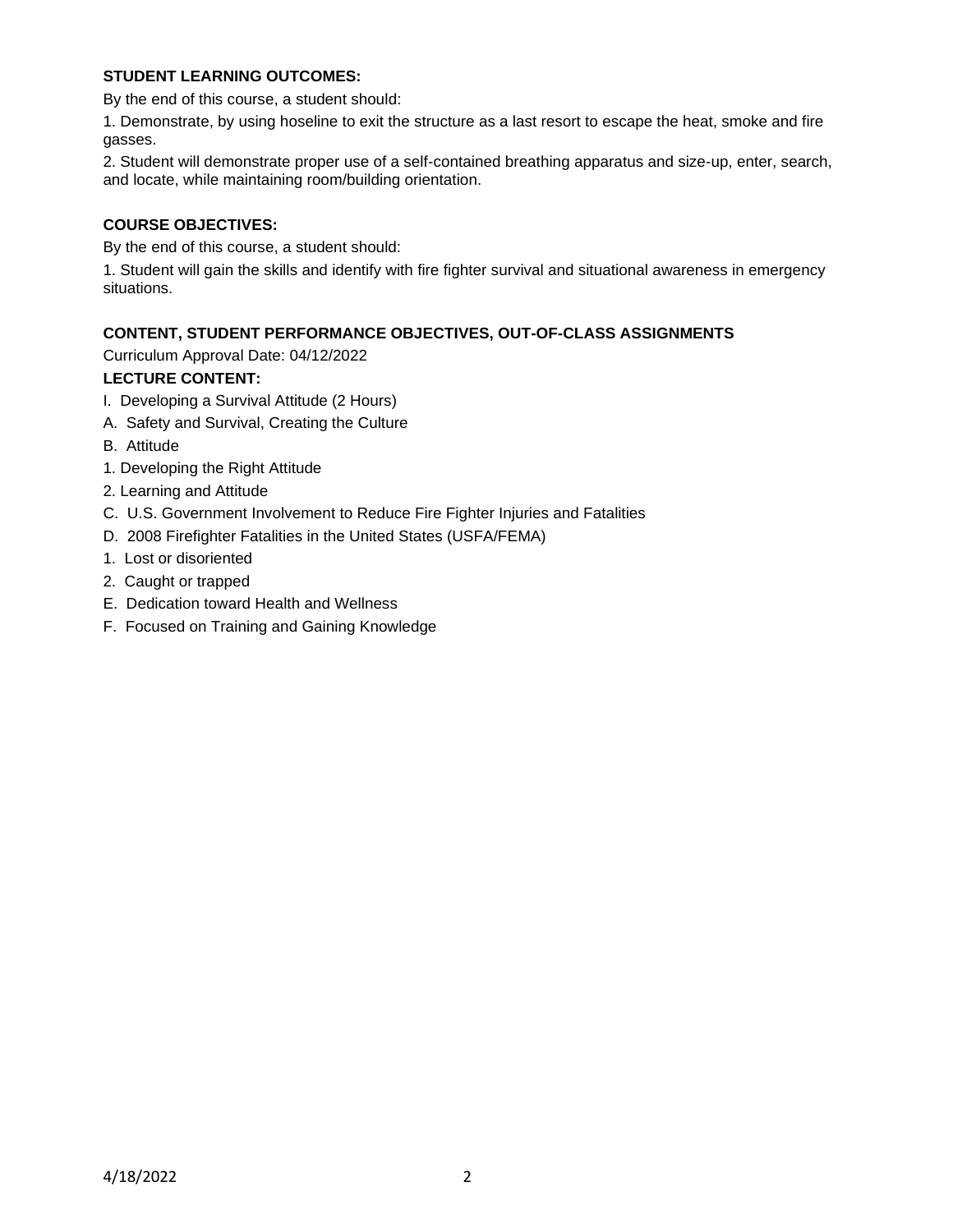# **LAB CONTENT:**

- II. Preventing the Fire Fighter Emergency (2 Hours)
- A. Case Study: Arizona (F2001-13)
- B. Size-Up
- 1. Your situation
- 2. Air consumption
- 3. Communication
- 4. Exterior Size-up
- 5. Interior Size-up
- a. Potential hazards
- b. Orientation
- c. Egress
- d. Structural integrity
- e. Fire location and activity
- C. Smoke
- 1. Reading Smoke
- 2. Volume
- 3. Velocity
- 4. Density
- 5. Color
- D. Building Construction
- 1. Pre-incident Planning
- 2. Conventional Construction vs. Lightweight Construction
- 3. Lightweight Wood Truss Construction
- 4. Lightweight Steel Construction
- 5. Engineered I-joists
- 6. Large Area Floor Design
- E. Fire Loads
- 1. High-target Structures
- F. Training
- 1. Physical Fitness
- III. The Fire Fighter Emergency (2 Hours)
- A. Review Sacramento Fire Department Green Sheet: Burn Injuries (SFD #55285)
- 1. Conditions
- a. Weather
- b. Structure
- c. Sequence of events
- 1) Injuries/Damages
- 2) Safety Issues for review
- B. The Fire Fighter Emergency
- 1. Ensure Mayday transmissions are received by Incident Commander
- 2. Actions to take if trapped or disoriented inside a burring structure
- 3. Ensure fire fighters are trained in air management techniques
- C. Recognizing the Fire Fighter Emergency
- 1. Floor collapse
- 2. Overhead loads to collapse or block a means of egress
- 3. Become entangled in cables or wires
- 4. Become separated from hoseline, interior wall, search rope, or crew causing disorientation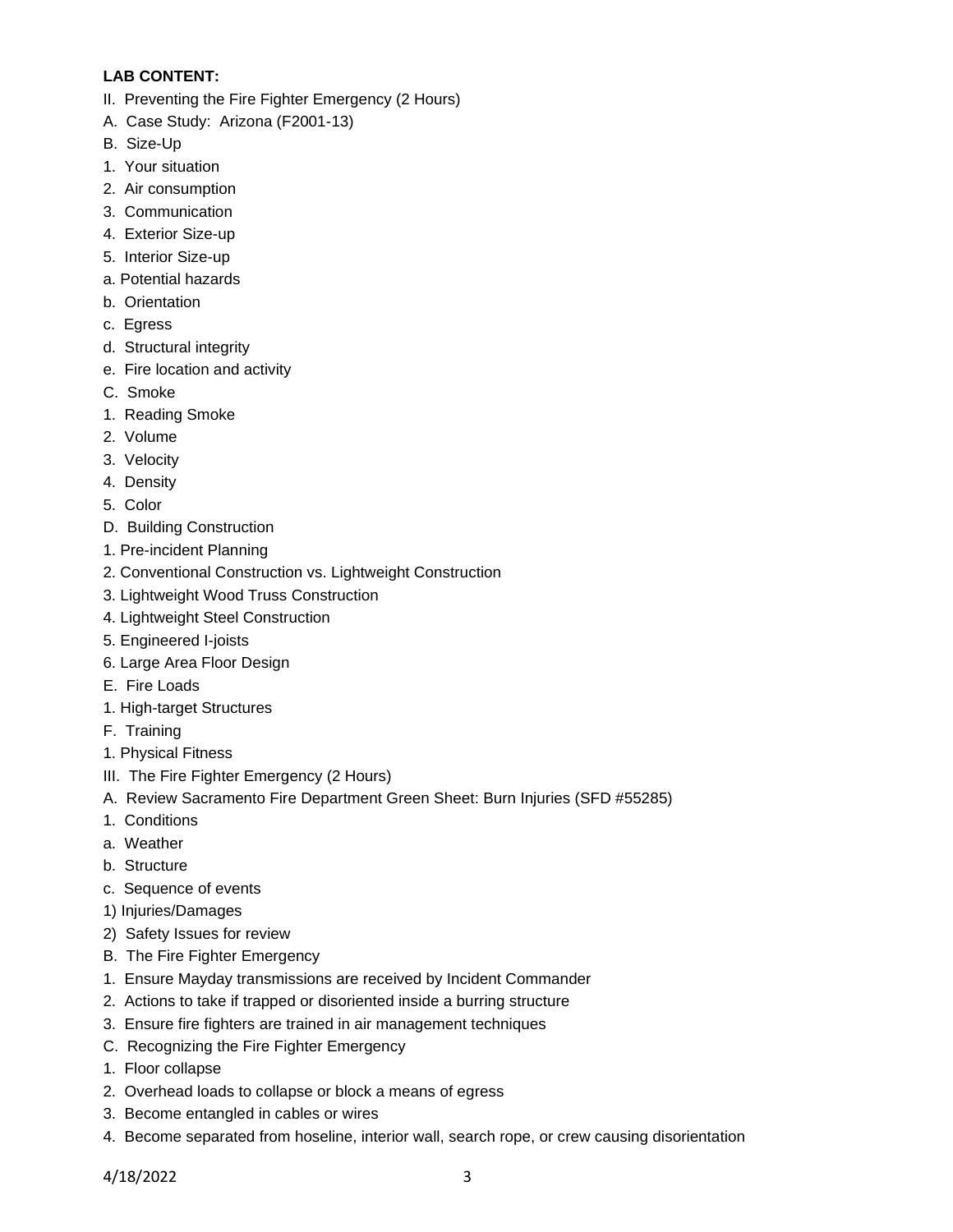- 5. Not properly monitoring SCBA air supply
- 6. Injured while performing interior operations
- D. Why Fire Fighters Delay the Fire fighter Emergency Call
- 1. Loss of situational awareness
- 2. Fear of retribution, pride, ego, and denial
- E. National Fire Academy Acronym
- 1. LUNAR
- a. Location (where are you?)
- b. Unit (apparatus)
- c. Name (who are you?)
- d. Assignment (what were you doing?)
- e. Resources (what do you need?)
- 2. NUCAN
- a. Name
- b. Unit / Assignment / Location
- c. Conditions
- d. Actions
- e. Needs
- F. Fire Fighter Emergency Procedures
- 1. Activate the PASS device (Personal Alarm Safety System)
- 2. Communicate your surroundings
- 3. Monitor and control your air
- 4. Turn on your flashlight (facing up if possible)
- 5. Make tapping noises against floor or wall
- 6. Look for exits (windows, doors, light from the outside)
- 7. Stay calm
- 8. Stay low
- G. Preventing the Fire Fighter Emergency
- 1. Conduct risk vs. benefit analysis
- 2. Communication and coordination between interior and exterior crews
- 3. Scene Command
- H. Summary
- V. Fire Fighter Survival Skills SCBA Emergencies (Self-Contained Breathing Apparatus) (2 Hours)
- A. SCBA Training
- B. Air Consumption for survival
- C. Consumption Rate Testing
- 1. Types of tests
- a. SCBA consumption course
- b. Treadmill
- c. Stair climber
- 2. Air Supply Interruption
- 3. Out of Air
- 4. Face Piece Removal
- 5. Alternative Means of Obtaining Additional Air
- a. RIC Familiarization (Rapid Intervention Crew)
- 1) Universal Air Connection
- 2) Low-pressure Hose to EBS
- 3) Low-pressure hose to fire fighter's mask mounted regulator

4/18/2022 4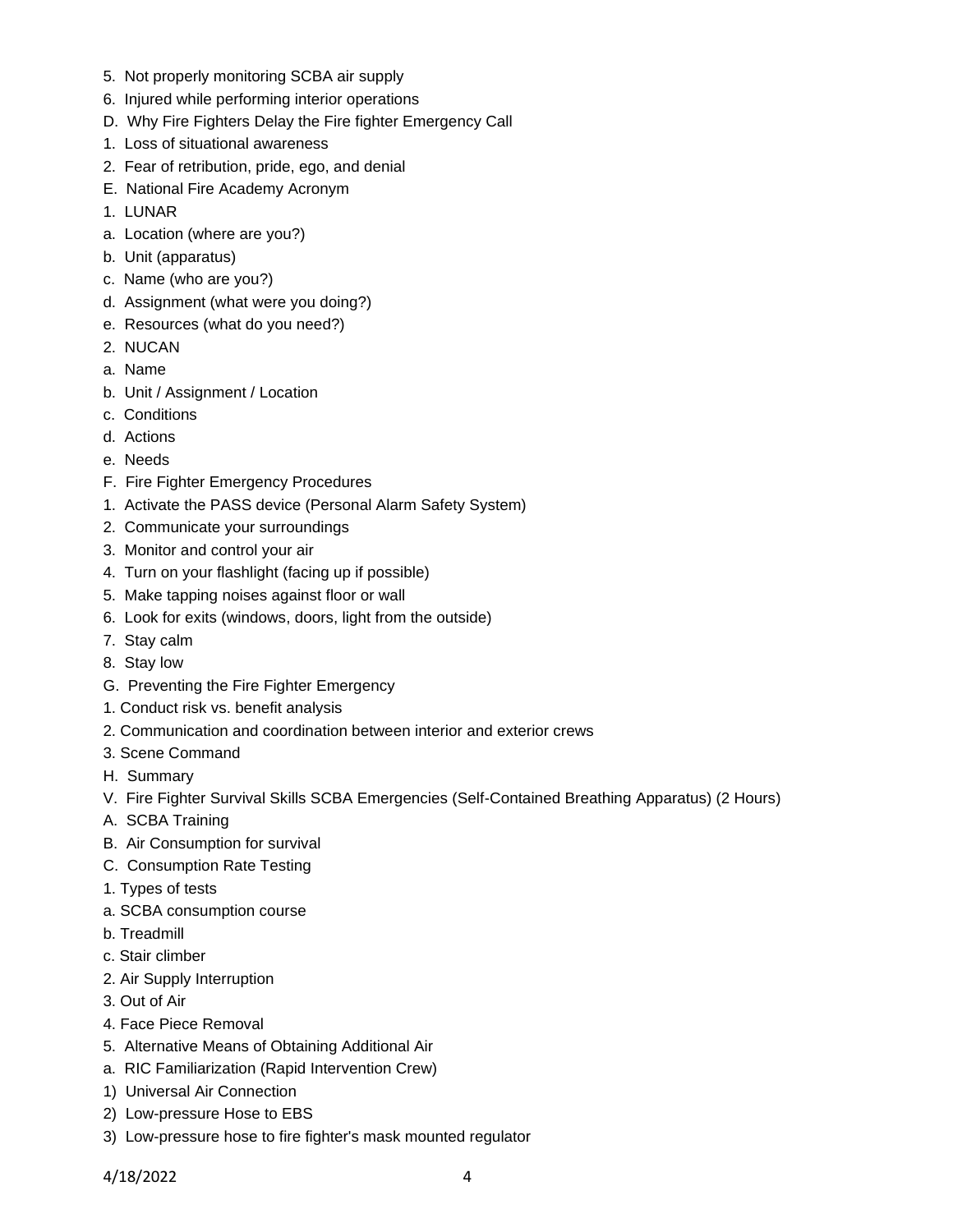- 4) Regulator Exchange
- 5) Full mask Exchange
- 6. Restrictive Area Techniques
- 7. Nonremoval Method
- 8. Low or Reduced Profile
- 9. Zero or No Profile (Full Removal)
- 10. Alternate Restrictive Area Techniques
- 11. Left Side Shift Technique
- 12. Backwards "Swim" Maneuver
- 13. Forward Dive Technique (Superman)
- 14. SCBA Confidence Course
- 15. Summary
- VI Skills and Evalutions (8 Hours)
- A SKILL #1: SCBA Emergency Procedure Check

1. At the time of the emergency, you must be completely familiar with the components and operations of your breathing

apparatus in order to easily diagnosis and correct problems.

B. SKILL #2: Calling "Mayday"

1. When a fire fighter is confronted with an emergency situation, such as becoming lost/trapped or encounters a SCBA

emergency, he or she must be able to call for help and initiate proper fire fighter emergency procedures. This scenario is

something that needs to be practiced and maintained because it is not a common occurrence.

C. SKILL #3: Reading Couplings

1. If fire fighters get disoriented, the hoseline can be a valuable solution in giving direction to exit the structure. In this skill,

the students will demonstrate a last resort method of escaping the heat, smoke, and fire gasses from an advancing fire

D. SKILL #4: Window Hang

1. The window hang represents the last option of seeking refuge. The window hang may provide a safe location until help

arrives. In this skill, the student will demonstrate a last resort method of escaping heat, smoke, and fire gasses from

an advancing fire.

E. SKILL #5: Hose Slide

1. If operating above the first floor and performing fire attack, you may find your means of egress cut off due to rapidly

advancing fire. This is a last resort method of escaping the heat, smoke, and fire gasses from an advancing fire.

F. SKILL #6: Ladder Escape-Hook-two/Slide-to-four-Method

1. The ability to exit out a window onto a ladder is an emergency skill that must be practiced and has already potentially

saved fire fighters' lives. This is a last resort of escaping the heat, smoke, and fire gasses from an advancing fire.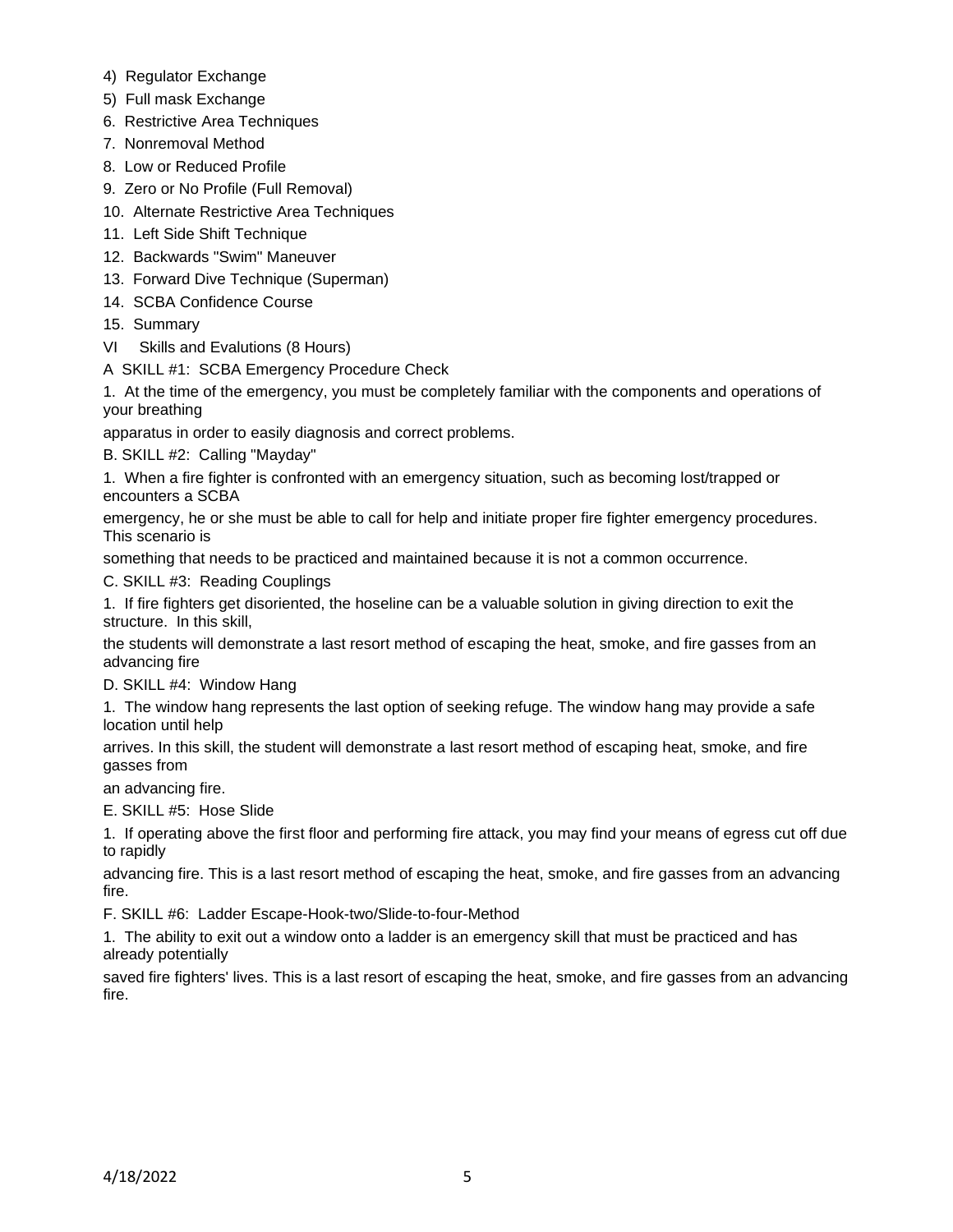G. SKILL #7: Entanglement Emergencies - Swim or Sweep Method

1. Due to the flex duct work in residential occupancies and the number of wires and cables in drop ceilings in commercial

buildings, fire fighters are becoming exposed to more possible wire entanglements these days. The skills needed to

maneuver through these wires or the necessary tools to carry to cut these wires will be discussed in this skill set.

H. SKILL #8: Entanglement Emergencies - SCBA Removal Method

1. Due to the flex duct work in residential occupancies and the number of wires and cables in drop ceilings in commercial

buildings, fire fighters are becoming exposed to more possible wire entanglements these days. The skills needed

to maneuver through these wires or the necessary tools to carry to cut these wires will be discussed in this skill set.

I. SKILL #9: Wall Breach

1. The ability to escape or maneuver through a wall requires a knowledge of building construction materials and your

equipment. This practice situation allows you to identify the obstacles that may be encountered as well as offer

the techniques that may be used to remedy the situation.

J. SKILL #10: Changing your SCBA Profile (Nonremoval Method)

1. Building collapse due to lightweight construction, earthquakes, gas explosions, terrorist attacks, lack of training, or just

lack of experience due to the amount of fires and the amount of new fire fighters are just a few possible reasons why you

may find your means of egress cut off. Finding your way through a small opening may be your only way to a safe refuge

or the outside. Maneuvering your SCBA into a low-or-zero-profile is a skill you may need to use. In this skill,

the students will demonstrate a last resort method of escaping the heat, smoke, and fire gasses from an advancing fire.

K. SKILL #11: Changing to a Low or Reduced SCBA Profile (Partial Removal Method)

1. Building collapse due to lightweight construction, earthquakes, gas explosions, terrorist attacks, lack of training, or just

lack of experience due to the amount of fires and the amount of new fire fighters are just a few possible reasons why you

may find your means of egress cut off. Finding your way through a small opening may be your only way to a safe refuge

or the outside. Maneuvering your SCBA into a low-or-zero-profile is a skill you may need to use. In this skill, the

students will demonstrate a last resort method of escaping the heat, smoke, and fire gasses from an advancing fire.

L. SKILL #12: Changing to a Zero or No SCBA Profile (Full Removal Method)

1. Building collapse due to lightweight construction, earthquakes, gas explosions, terrorist attacks, lack of training, or just

lack of experience due to the amount of fires and the amount of new fire fighters are just a few possible reasons why you may find your means of egress cut off. Finding your way through a small opening may be your only

way to a safe refuge or the outside. Maneuvering your SCBA into a low-or-zero-profile is a skill you may need to use. In this skill, the students will demonstrate a last resort method of escaping the heat, smoke, and fire

gasses from an advancing fire.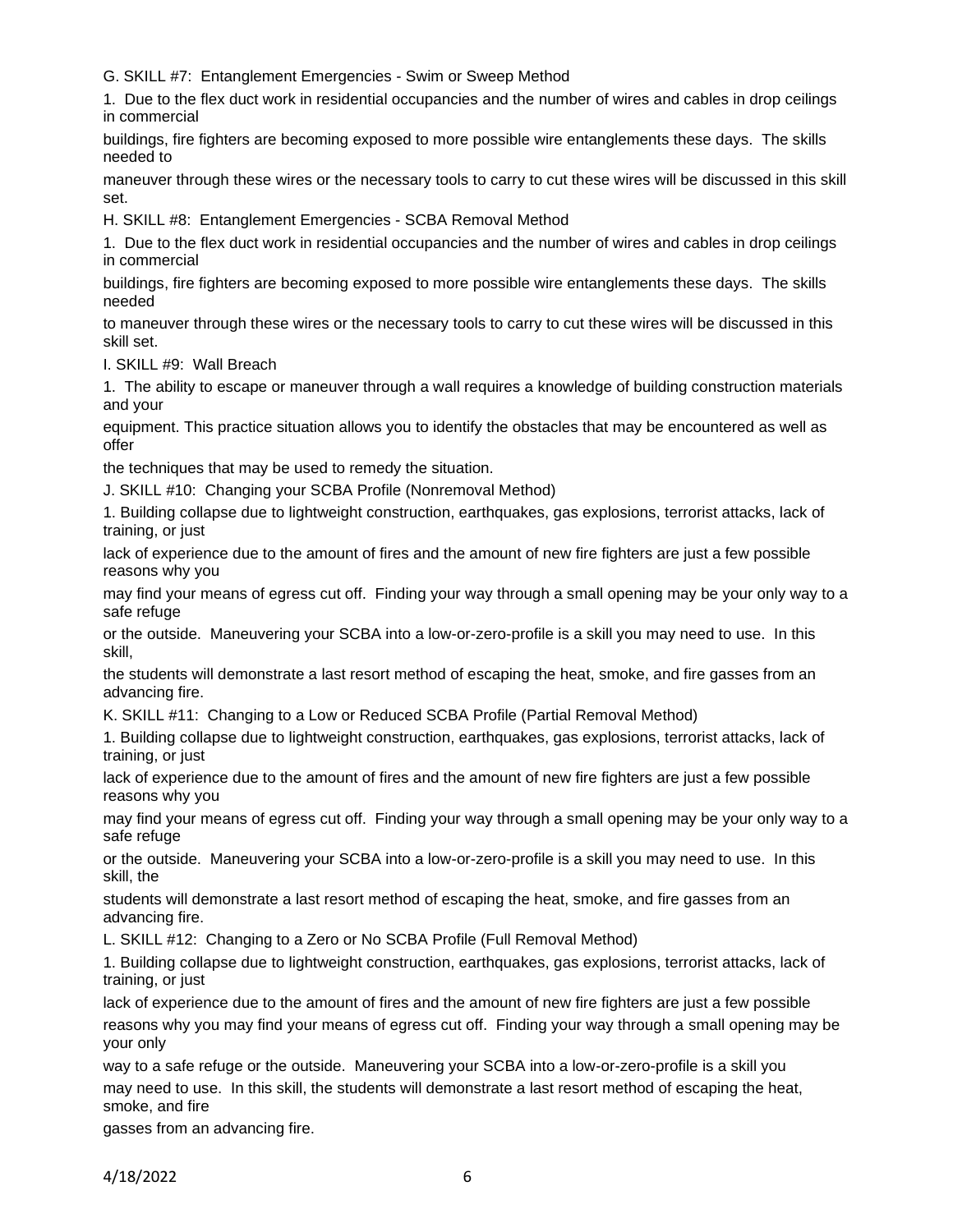M. Evolution #1: SCBA Confidence Course

1. The student must successfully navigate the entire SCBA confidence course using survival skills when needed.

N. Evolution #2: SCBA Awareness

1. The student will size-up, enter, search, locate, and don a SCBA while maintaining room/building orientation. The student

then activates the fire fighter emergency, perform personal procedures, and exit the building while maintaining

room/building orientation using a hoseline and/or a left/right search pattern.

## **METHODS OF INSTRUCTION:**

Lecture, discussion, demonstration, and hands-on practical applications/exercises.

# **OUT OF CLASS ASSIGNMENTS:**

Required Outside Hours 4 Assignment Description Reading assignments from Student Manual

### **METHODS OF EVALUATION:**

Skill demonstrations Evaluation Percent 80 Evaluation Description

In mock scenarios, students will don self-contained breathing apparatus, demonstrate the ability to maneuver obstacles, as well as techniques used in emergency situations. Skills evaluated by State Fire Training Instructor for accuracy.

Objective examinations

Evaluation Percent 20 Evaluation Description Skills exam to be graded State Fire Training Instructor for accuracy.

## **REPRESENTATIVE TEXTBOOKS:**

Fire Fighter Survival Student Manual, California State Fire Marshal, 2020. 12 Grade Verified by: Doug Achterman

### **RECOMMENDED MATERIALS:**

Instructor Handouts